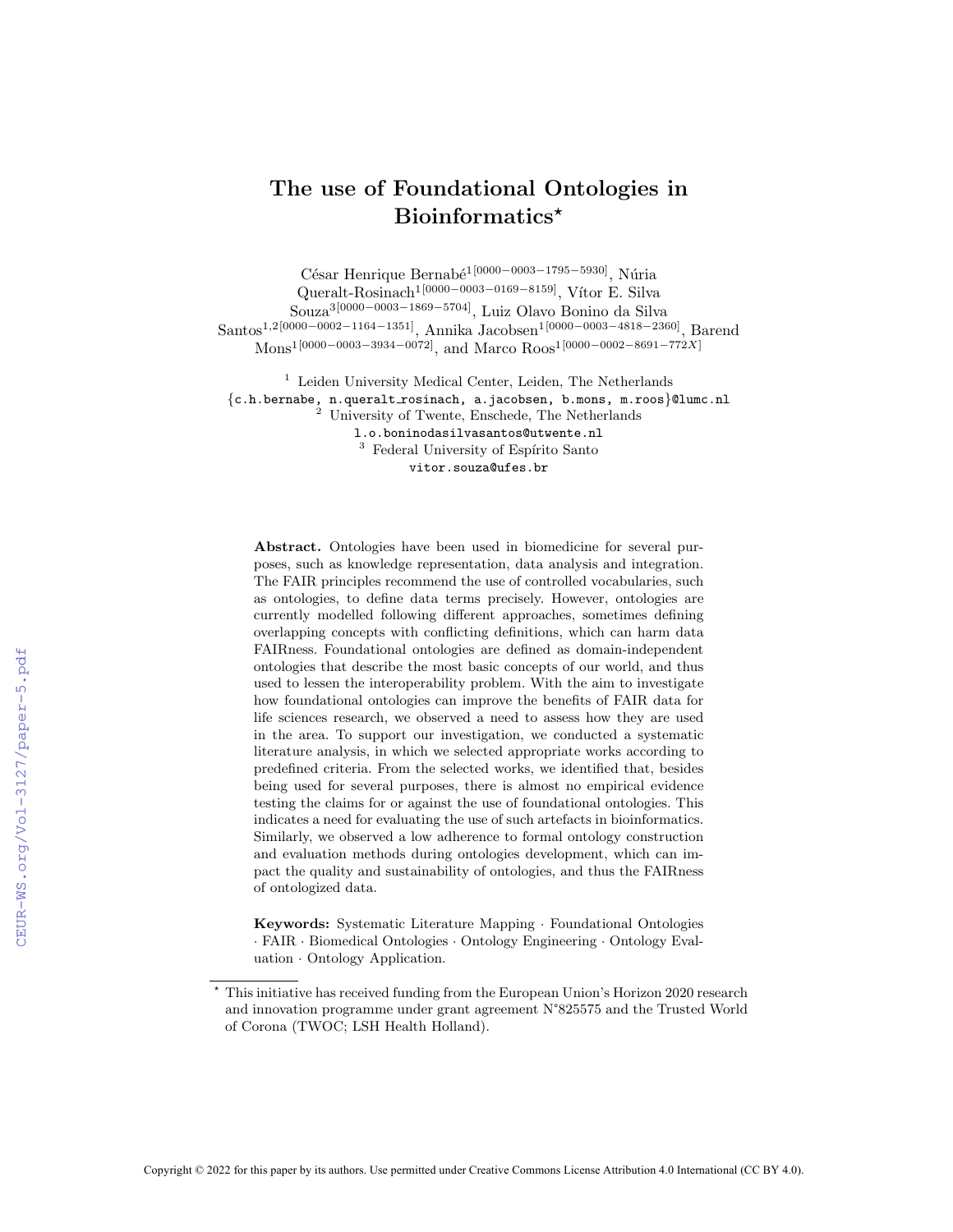## 1 Introduction

The biomedical field is facing an increasing growth in the volume of research data, which is impossible to analyse by human agents alone. To cope with this, several approaches have been proposed to make data and metadata (i.e. description of data) machine-readable and -actionable, such as to enable computers to understand and automatically process it. The FAIR principles [25] aim to make data Findable, Accessible, Interoperable and Reusable for both humans and machines, thus enabling efficient data analysis across multiple resources with minimal human intervention. The FAIR principles recommend the use of controlled vocabularies (e.g., ontologies) in the description of metadata and data terms, seeking to achieve an unambiguous understanding of concepts and properties.

In life sciences research, ontologies are used to support knowledge management and to improve data analysis, shareability and interoperability [14]. However, ontologies are currently modelled in different paradigms, sometimes describing overlapping concepts with conflicting definitions. Hence, there is a risk for the interoperability problem to happen to ontologies just as it does to data [13]. Moreover, misalignment between ontologies can impact the reliability of data analysis results due to the misunderstanding of terms, and also impact the (meta)data adherence to FAIR principles (FAIRness) [8].

Foundational ontologies are one of the approaches proposed to improve ontology interoperability, since they provide a general and domain-independent conceptual architecture that describes the most basic kinds of entities and relationships. Consequently, foundational ontologies support a more precise descriptions of the concepts and relations in a given universe of discourse [8].

We investigate how foundational ontologies are used in bioinformatics, what advantages they claim to have, and if these are validated for the biomedical domain, as well as what the gaps and opportunities are in this particular area of research. Our approach is based on a Systematic Literature Mapping (SLM), which is a method to analyse the state of the art on a particular topic [12]. To our knowledge, no other similar SLM has been conducted on this research question. Our overarching goal is that our findings will guide us to define how foundational ontologies can be used to improve biomedical data FAIRness.

## 2 Ontologies and their Abstraction Levels

Several definitions of the term "ontology" have been proposed in the last decades. Studer, Benjamins & Fensel [23] define ontologies as a "formal, explicit specification of a shared conceptualization". 'Formal' means that the model is logically defined so it supports algorithmic reasoning. 'Explicit' refers to concepts being defined with unambiguous descriptions. Finally, 'shared conceptualization' refers to the consensual definition of domain concepts within the community of expected users.

Ontologies can be modelled in different levels of detail, and classified accordingly [7]. Application ontologies are built to address a specific use case, usually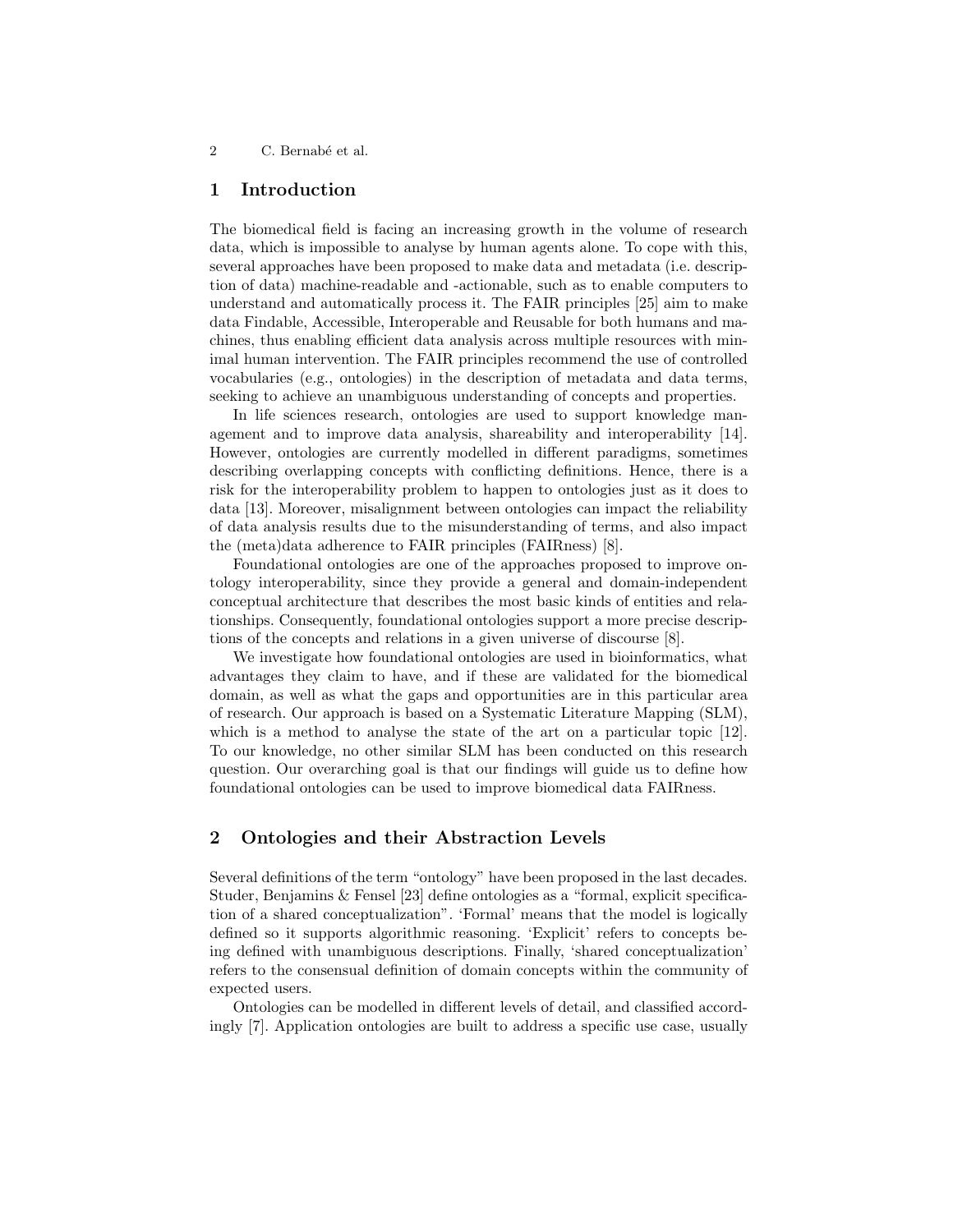constrained to a particular activity (e.g. orchestrate a machine learning workflow). Domain ontologies describe concepts related to a domain of discourse (e.g., rare diseases). Core ontologies provide an upper-level structural definition to a field that spans across different domains (e.g. biomedicine). Foundational ontologies define very general and domain-independent concepts (e.g., time, event and object). In the literature, foundational ontologies are also defined as "top" or "upper-level" ontologies, while core ontologies can also be described as "domain upper ontologies" or "middle-level ontologies".

The Basic Formal Ontology (BFO) [5], the Descriptive Ontology for Linguistic and Cognitive Engineering (DOLCE) [15], the General Formal Ontology (GFO) [9] and the Suggested Upper Merged Ontology (SUMO) [16] are examples of foundational ontologies, while Biotop [2] is an example of core ontology. Currently, most biological and biomedical ontologies are registered in repositories such as the NCBO Bioportal [18] and the Open Biological and Biomedical Ontologies (OBO) Foundry [22].

## 3 Systematic Literature Mapping Method and Output

The SLM research method used for our literature study is defined by Kitchenham [12] as a secondary study designed to answer broad questions about a research area. Planning, Conducting and Reporting are the main steps of an SLM process, which are further divided into more specific tasks. In the planning step, the research questions, research sources, research query and selection criteria are defined. In the conducting step, papers are extracted from considered sources, deduplicated and selected according to inclusion and exclusion rules. In the reporting step, the results from the SLM are compiled and discussed in the form of answers to research questions.

Planning. Based on the literature (e.g., [11]), we observed that, despite being used for several purposes in bioinformatics, there are very few experiments testing the claims and drawbacks of foundational ontologies in the field. Additionally, a second and complementary observation is that there is a lack of methodological rigour in the development and evaluation of ontologies in bioinformatics. Consequently, we defined five research questions in the first task of the planning step. First of all, we would like to know "How are foundational ontologies used in bioinformatics?"  $(RQ1)$ . Secondly, we would like to investigate the reason why foundational ontologies are or are not used, and hence we ask two questions: "What are the claimed advantages of using foundational ontologies?"  $(RQ2)$  and "What are the claimed drawbacks of using foundational ontologies?"  $(RQ3)$ . Third, since the answers to RQ2 and RQ3 are based on perceptions by the extracted papers' authors, we would like to find scientific support for the answers to the questions by asking "What is the empirical evidence for the advantages and drawbacks?"  $(RQ4)$ . Finally, our second observation could be answered by asking "From the total number of papers that describe the development of a biomedical ontology, how many use existing formal development and evaluation methods?"  $(RQ5)$ .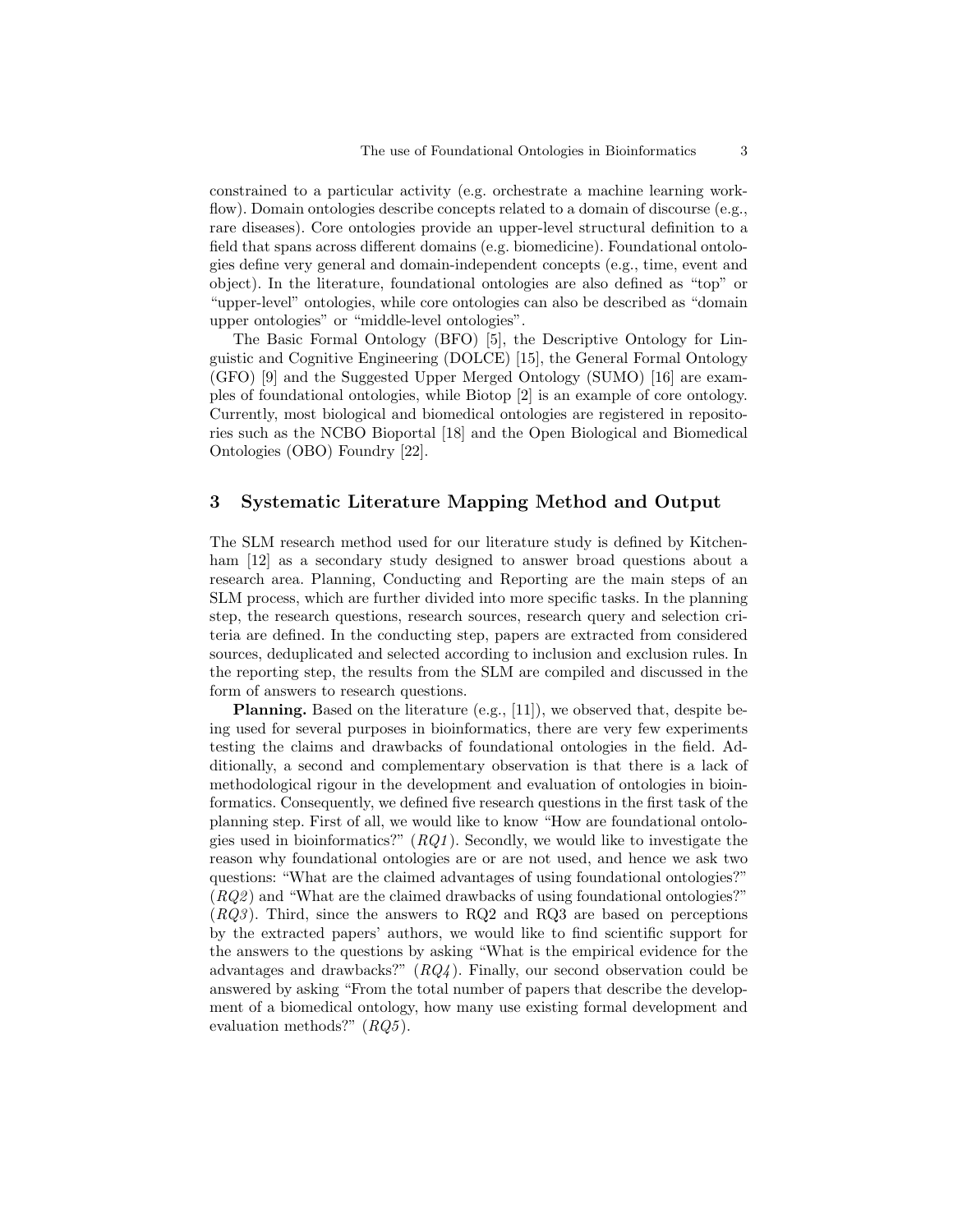Based on our research questions, we selected papers that apply a foundational ontology in life science domains (Inclusion Criteria - IC). We excluded papers that did use a foundational ontology but are not related to life sciences (Exclusion Criteria 1 - EC1). For the sake of reproducibility of this study, we also excluded papers not written in English (EC2).

Sources were selected considering the biological and computational aspects of bioinformatics. We included one biosemantics focused source  $(Jane<sup>4</sup>)$ , one biomedical ( $\text{Pubmed}^5$ ) and a third that also covers areas from computer science (Science Direct<sup>6</sup>). Finally, the search strategy was driven by the fact that different terms are used to describe foundational ontologies, as mentioned in Section 2. Thus, we included the "top level" and "upper level" synonyms in the search string, which can be generically described as: ("foundational ontology" OR "top-level ontology" OR "top level ontology" OR "upper-level ontology" OR "upper level ontology" OR "upper ontology") AND ("biology" OR "biomedical" OR "biomedicine" OR "biological"). The specific search strings, the search results (and the date each one was performed), are available in the supplementary material at https://doi.org/10.5281/zenodo.5793618.

Conducting. In the extraction process, the search string was used in the mentioned sources and applied to the paper's full text. The search result was downloaded from each source, merged, deduplicated and selected according to the criteria defined. The selection process is performed in three steps, where papers are firstly selected based on information from (i) the title and abstract. Then, the results from the first step are reanalysed, now by performing (ii) diagonal reading (title, abstract, introduction and conclusion sections, figures and tables). In the third step, papers from step two are finally selected/excluded based on (iii) full-text reading.

Reporting. In this final step, the analysis conducted on the resulting selection of papers is compiled and reported. During the final iteration of the selection process, the individual answers were manually annotated on a reading sheet and then synthesized in mind maps. Due to space constraints, the mind maps and the information about the extraction process (which criteria was applied to each paper in each phase) are available as supplementary material.

## 4 Data Synthesis

The first step of the extraction process resulted in 404 records, which were then deduplicated, resulting in 346 papers. The final step of the extraction process resulted in 51 papers.

Figure 1a presents the number of selected papers per year of publication. The set comprehend works published from 2004 to 2019, with an average of 2 papers published per year from 2004 to 2010 and 4 papers published per year from 2011 to 2019, with a peak of 6 papers published in 2011, 2012 and 2015. Figure 1b

<sup>4</sup> jane.biosemantics.org/

 $^5$  pubmed.ncbi.nlm.nih.gov/  $\,$ 

<sup>6</sup> sciencedirect.com/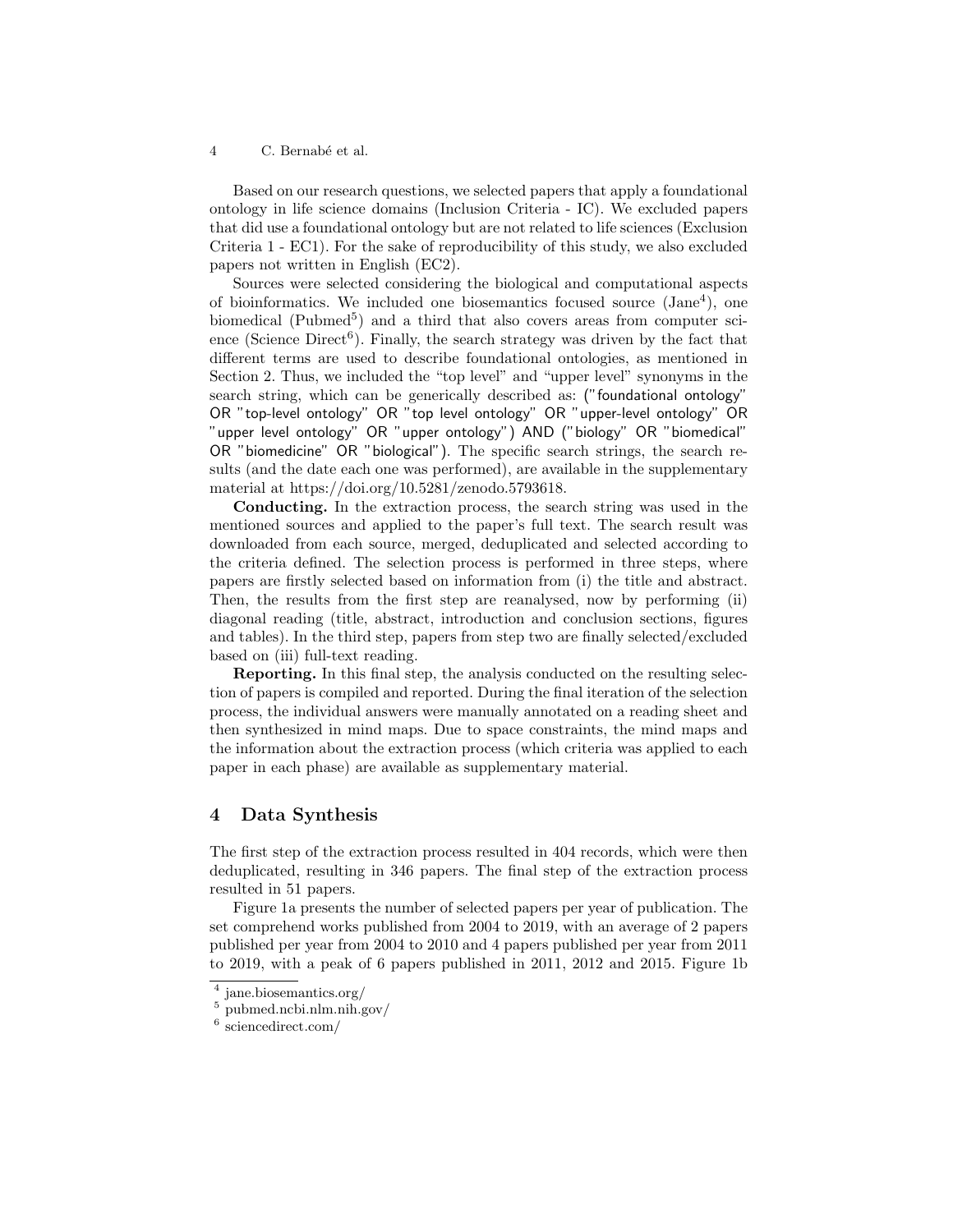shows the foundational ontologies popularity between the set of selected papers. It can be noticed that BFO is the most used foundational ontology, followed by DOLCE, GFO and SUMO, respectively. Figure 2 compares the use of the foundational ontologies per year (some works used more than one ontology). We consider that a foundational ontology is "used" when it is applied to one of the activities described in the answer to RQ1 (cf. Section 4.1).





(a) Number of publications per year among the set of selected papers in the SLM.

(b) Popularity of each foundational ontology among the set of selected papers in the SLM.

Fig. 1: Overview of selected papers: number of publications per year (a) and number of uses of each foundational ontology (b).



Fig. 2: The number of uses of each foundational ontology (Y axis) per year (X axis) among the set of selected papers in the SLM.

### 4.1 Synthesized Responses to Research Questions

During data analysis, periodic meetings between co-authors were conducted to discuss the information extraction process in an attempt to reduce possible bias in our synthesis.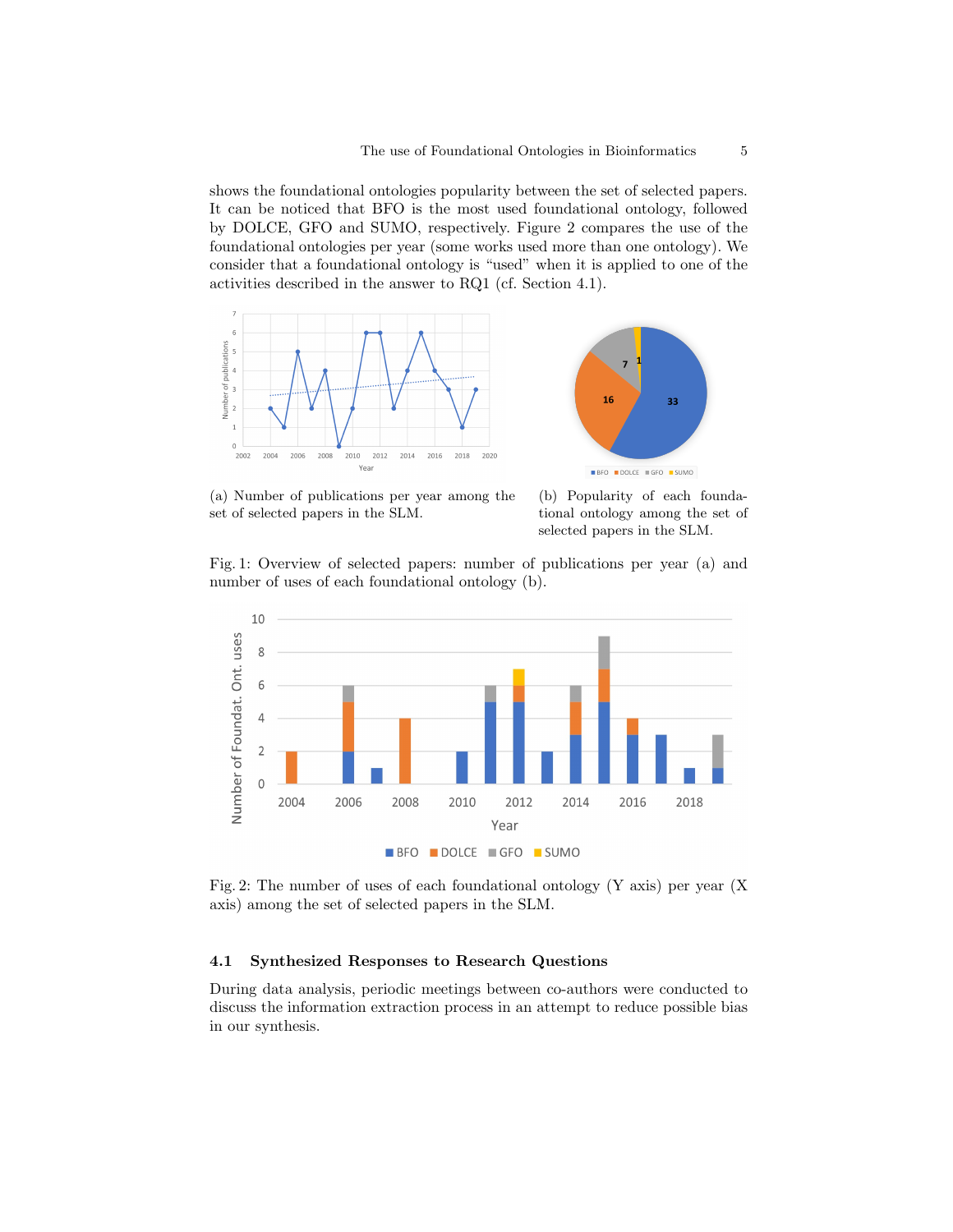Answers to RQ1 can be classified into five main categories:

- Ontology development: in most cases, foundational ontologies were used as a starting point for ontology design, providing a set of basic categories in a top-down development strategy, where classes from the selected foundational ontology are used as a reference for deriving domain concepts. Foundational ontologies were also used in bottom-up (existing domain concepts are anchored in foundational ones), or middle-out (hybrid) approaches. Foundational ontologies also supported the development of ontology design patterns.
- Ontology enrichment: the axioms provided by foundational ontologies were added to domain concepts, thus improving inference and supporting the identification of new knowledge.
- Ontology merging or alignment: foundational ontologies were used as a common ground for the process of ontology merging, where different domain ontologies are combined to produce a new one. Similarly, foundational ontologies were used to develop mappings between different core/domain ontologies, usually with the aim of interoperability improvement.
- Ontological analysis: the ontological commitments (categories, relationships, constraints and axioms) defined by foundational ontologies were used to identify and repair inconsistencies in domain ontologies or other informational artefacts (i.e., information systems, databases, information flow processes or documents). To exemplify, in [19], DOLCE is used to address the polysemy of the term "inflammation", which can be defined as a physiological function, a characteristic portion of a body part, clinical condition or as a diagnosis applicable to that condition.
- Ontology based data analysis: domain ontologies developed using a foundational ontology were used to perform data integration and analysis. Here, the usefulness of ontologies can be noticed in two ways. First, by grounding the data on an ontology, researchers are able to identify errors, organize the data and connect it with external sources. Second, by being efficiently curated and by using reasoning, the ontology-grounded data can undergo a more significant data analysis (e.g., using machine learning algorithms), which can present useful results that support clinical decisions [14].

Answers to the question related to the claimed advantages and motivations (RQ2 ) can be grouped in two main categories: improvement of ontologies and improvement of data. Regarding the former category, foundational ontologies are claimed to improve the semantic understanding of terms and avoid ambiguity (as in the "inflammation" example above), enhance reasoning and prevent errors (by the axioms added by foundational ontologies), speed up ontology development (through the reuse of top-level categories and other ontologies grounded on the same foundational one), improve interoperability (based on the idea that ontologies that use the same foundational ontology tend to interoperate easier), and facilitate ontology maintainability (by reusing categories from foundational ontologies). Advantages related to data are: to enhance data consistency and interoperability (by grounding data into a human-readable semantic artefact),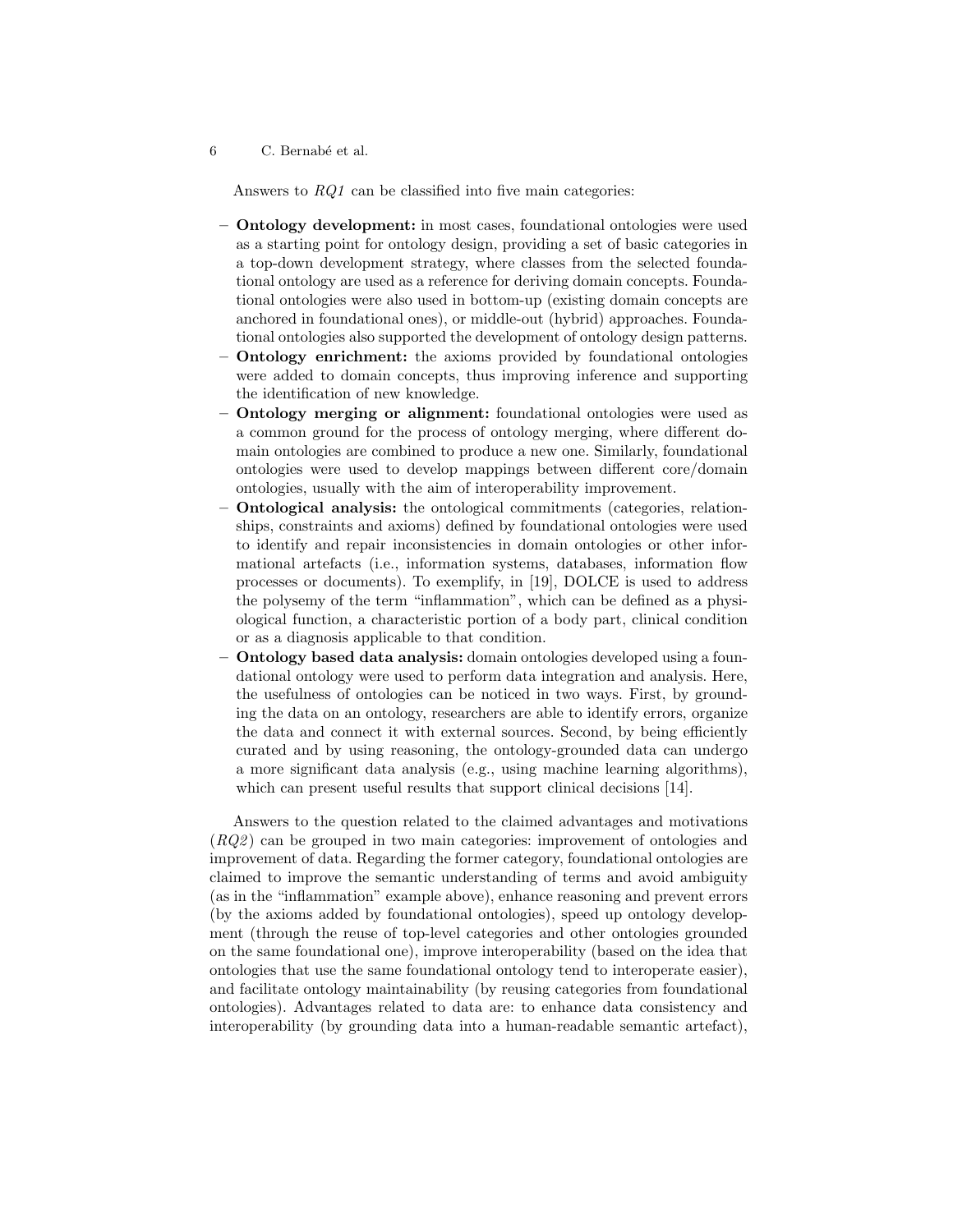and improve queriability (ontologized data can be queried using human-readable terms).

A convergence to a small set of similar answers was observed when asking RQ3. Several works mentioned the excessive complexity brought up by the use of foundational ontologies, manifested in the time spent understanding class descriptions and the high level of familiarity needed with background philosophical theories. Additionally, the reduced usability in domain ontologies caused by the added complexity from foundational ones is described as another disadvantage.

Unfortunately, just one paper specifically presented an empirical assessment to test the claimed advantages and drawbacks  $(RQ4)$ . Boeker *et al.* [3] conducted a controlled trial to test the hypothesis that "students who received training on top-level ontologies and design patterns perform better than those who only received training in the basic principles of formal ontology engineering." In the assessment phase, students were asked to solve problems related to different topics, producing a set of ontological models that were compared to a gold standard. However, "the experiment showed no significant effect of the guidelinebased training on the performance of ontology developers".

The last question aims to assess methodological rigour in the process of building and evaluating ontologies  $(RQ5)$ . A subset of 33 of the 51 selected papers developed a new domain ontology (using foundational ontologies). When analysing this subset, we investigated how papers addressed ontology engineering [1] and evaluation [4]. The information about the methods employed by each paper is available in the supplementary material.

Ontology Engineering. Five papers stated that ontologies were built following the OBO principles [22], which suggest the use of BFO as a foundational ontology for ontology development. From the 33 papers that developed ontologies, only four explicitly mentioned the use of an ontology engineering method proposed in the literature (i.e., Ontology Development 101 (OD101) [17] or OntoSpec [10]).

Ontology Evaluation. Only two papers used Competency Questions [6] as verification activities. On the other hand, sixteen works applied the developed ontology to use case scenarios as means of validation, more specifically: in data integration experiments, to support the development of an information system, in data classification algorithms, in ontology mapping experiments, and in querying and text mining tasks. Two papers performed instantiation [1] as a validation step and four papers validated the ontologies with domain experts.

## 5 Discussion

The results of our review corroborates our observations, as we could identify only one paper that ran an empirical experiment to test the claims for the use of foundational ontologies. It is important to note that this does not mean that these claimed (dis)advantages are under- or overrated. Actually, it indicates that there is a clear need for evaluating these claims within the bioinformatics domain. In other fields, there already exist several works that performed evaluations in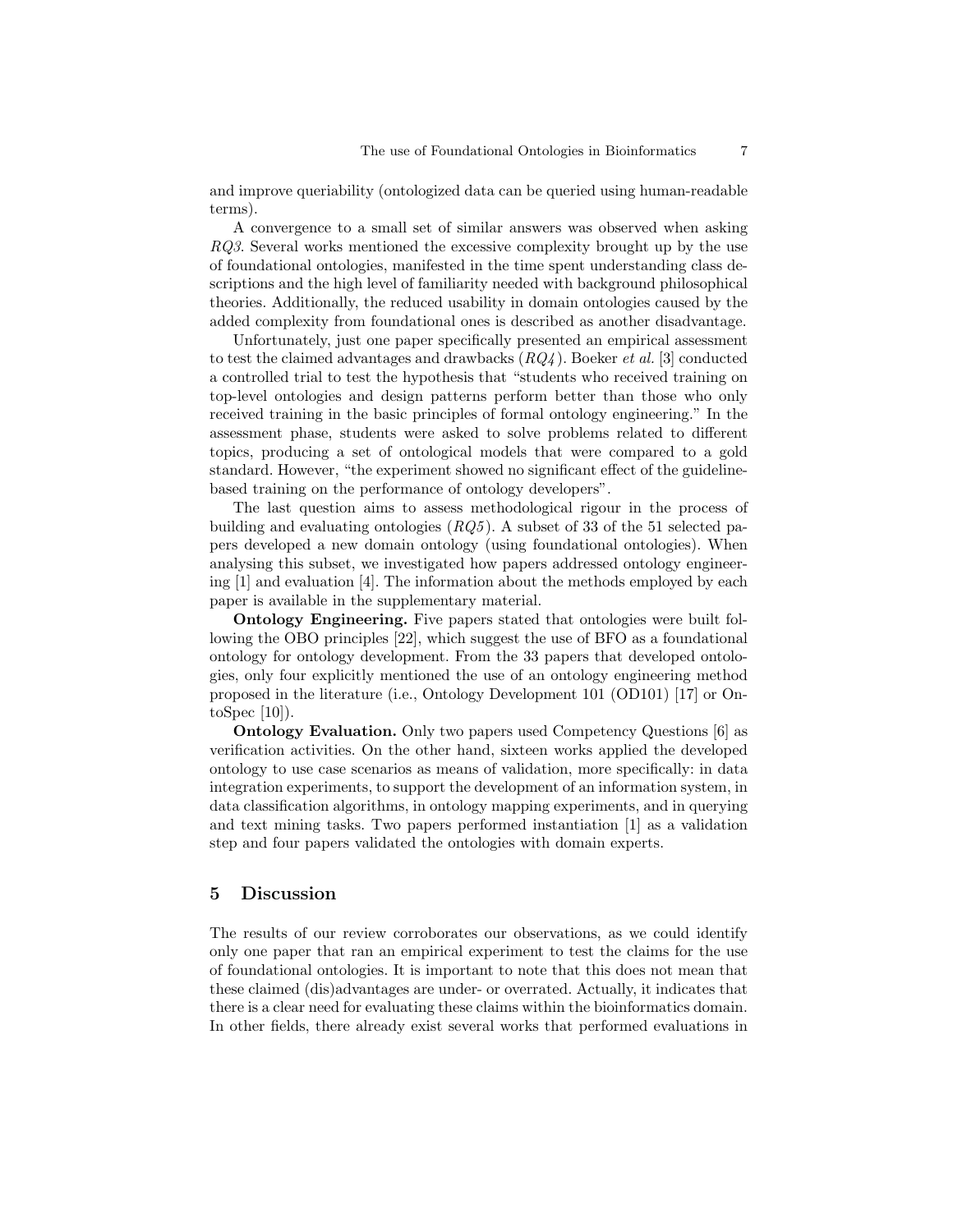an attempt to provide empirical evidence for the use of foundational ontologies, and their results might be generalizable to bioinformatics. For instance, Keet [11] conducted an experiment where participants, after receiving training in foundational ontologies, had to choose between developing a "Computer Ontology" from scratch or by reusing an OWL version of DOLCE or BFO. The study concluded that advantages brought up by the use of foundational ontologies make up for the time spent on getting acquainted with them. Verdonck et al. [24] ran an experiment to test the differences between traditional conceptual modelling and ontology-driven conceptual modelling, in which foundational ontologies were used. The authors found that very few differences (e.g., number of ambiguities and inconsistencies) are perceived when experimenting with simple and small models. However, significant improvements are perceived when modelling bigger or more sophisticated domains.

We also investigated how ontologies were built and evaluated. As mentioned in the previous section, only 4 of 33 papers used a systematic ontology engineering method. Similarly, only 2 used a formal evaluation method (Competency Questions) despite testing the ontology through application cases. Although the use of foundational ontologies is claimed to impose a certain level of rigour during ontology development and evaluation, these processes need to be supported by additional techniques [1]. We argue that the use of ontology engineering and evaluation methods should be an important concern in the research and development of ontologies in bioinformatics, since these methods guide ontology designers in defining aspects related to sustainability of ontologies (e.g., continuous integration, manutenability, documentation), which consequently impacts the long-term realization of the FAIR principles. In addition, ontology evaluation intends to identify inconsistencies in the developed ontologies, thus improving interoperability.

From the results overview, we observed that BFO's popularity between the set of selected papers can be related to the OBO principles proposed by the OBO Foundry. These principles require the use of BFO as the standard foundational ontology for the ontologies registered in the repository. We also noticed that the boundaries between foundational and core ontologies are not clearly defined. For instance, while some papers described Biotop as a core ontology for bioinformatics (e.g., [20]), others classified it in the same level as BFO and DOLCE (e.g., [3]). In our work, Biotop was considered a core ontology.

Our findings also identified a need to define the best practices that can improve ontologies for bioinformatics. Simon et al. [21] mentions that there are understandable reasons for the ad hoc features of many biomedical ontologies. Given the urgency to move from paper based to digital systems, ontologists were forced "to make a series of uninformed decisions about complex ontological issues", which can be understood in the context of our work as the lack of formal rigour in ontology development. The author also mentions that ontologists have been tempted to seek immediate solutions to particular problems, but such behaviour cannot be accepted in a semantically interoperable world, since "ad hoc solutions foster further *ad hoc* problems."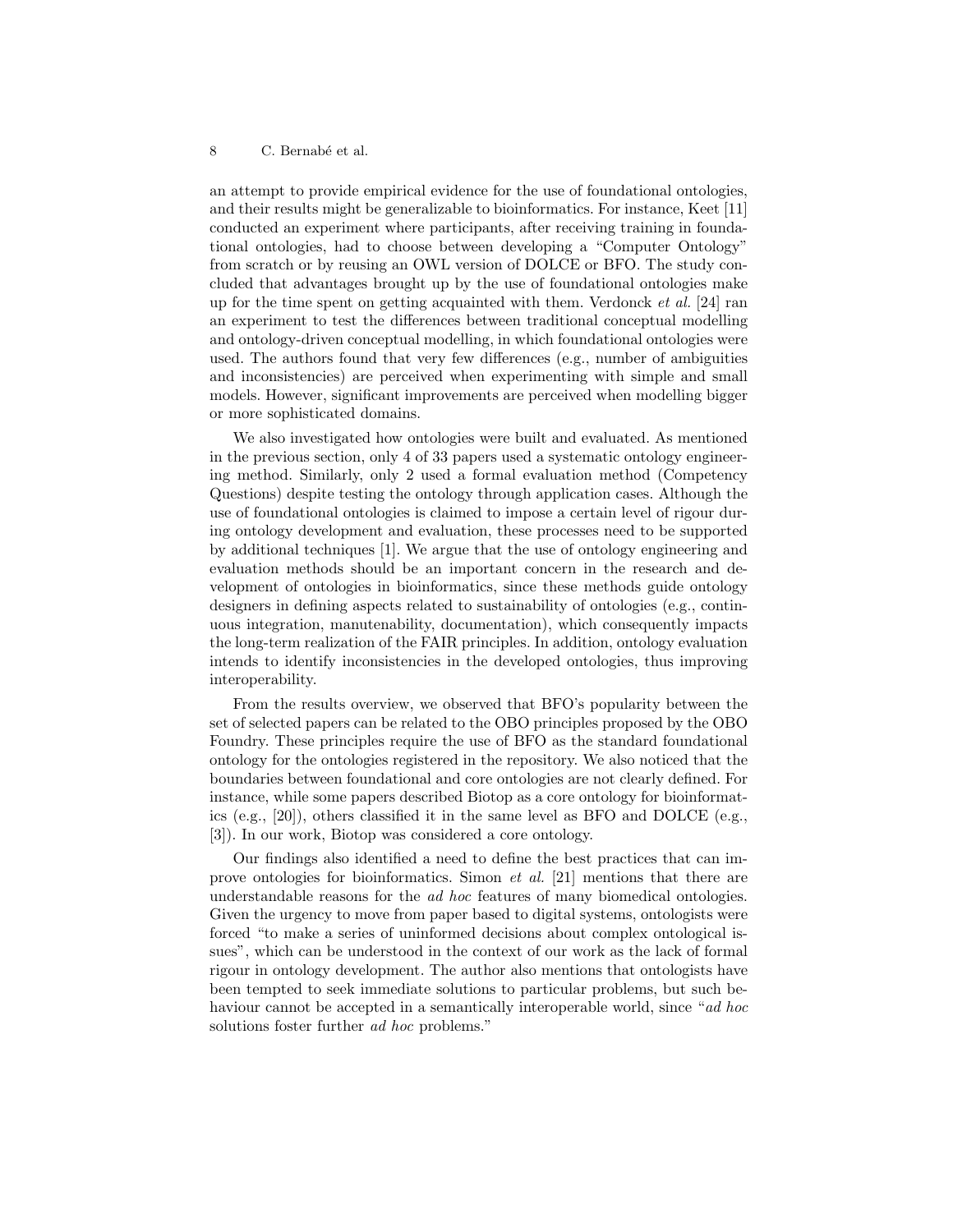Finally, we recognize that some studies may not have been considered in our analysis due to two reasons: (i) a paper may have used a foundational ontology without explicitly mentioning it, or (ii) used an ontology that is in a grey area between foundational and core ontologies. These can be seen as a trade-off in using a method such as an SLM, since definitions (e.g., whether a foundational ontology was used or not) should be clearly stated so the process can be systematically repeated. As a next step, we plan to manually include and discuss other important studies (not captured by the SLM, but suggested by experts).

## 6 Conclusion

This paper described an SLM that was conducted to understand how foundational ontologies are used in bioinformatics, as well as to identify the empirical evidence in favour or against claimed advantages. Additionally, we investigated the level of methodological adherence in papers that used foundational ontologies to construct domain ones. The understanding of how foundational ontologies are used in bioinformatics can better drive future research towards the improvement of ontology interoperability, and consequently the FAIRness of research data. Our findings can imply two main conclusions. First, there is a lack of empirical evidence for or against the use of foundational ontologies, and future research should tackle this need. Second, this particular area of bioinformatics should deal with ontology development and evaluation more formally and systematically. Consequently, we recommend that research in bio-ontologies should study the creation or reuse of methods for ontology engineering (considering phases from ontology requirements elicitation to testing and sustainability) and ontology evaluation (encompassing both evaluation techniques and procedures for application-based evaluation) supported by foundational ontologies. Thus, as future work, we plan to investigate how foundational ontologies are used in other fields and what can be reused to improve research in ontologies for bioinformatics.

## References

- 1. de Almeida Falbo, R.: Sabio: Systematic approach for building ontologies. In: ONTO. COM/ODISE@ FOIS (2014)
- 2. Beisswanger, E., Schulz, S., Stenzhorn, H., Hahn, U.: Biotop: An upper domain ontology for the life sciences. Applied Ontology 3(4), 205–212 (2008)
- 3. Boeker, M., Jansen, L., Grewe, N., Röhl, J., Schober, D., Seddig-Raufie, D., Schulz, S.: Effects of guideline-based training on the quality of formal ontologies: A randomized controlled trial. Plos one (2013)
- 4. Brank, J., Grobelnik, M., Mladenic, D.: A survey of ontology evaluation techniques. In: Proceedings of the conference on data mining and data warehouses (SiKDD 2005). Citeseer Ljubljana, Slovenia (2005)
- 5. Grenon, P., Smith, B.: Snap and span: Towards dynamic spatial ontology. Spatial cognition and computation  $4(1)$ , 69–104 (2004)